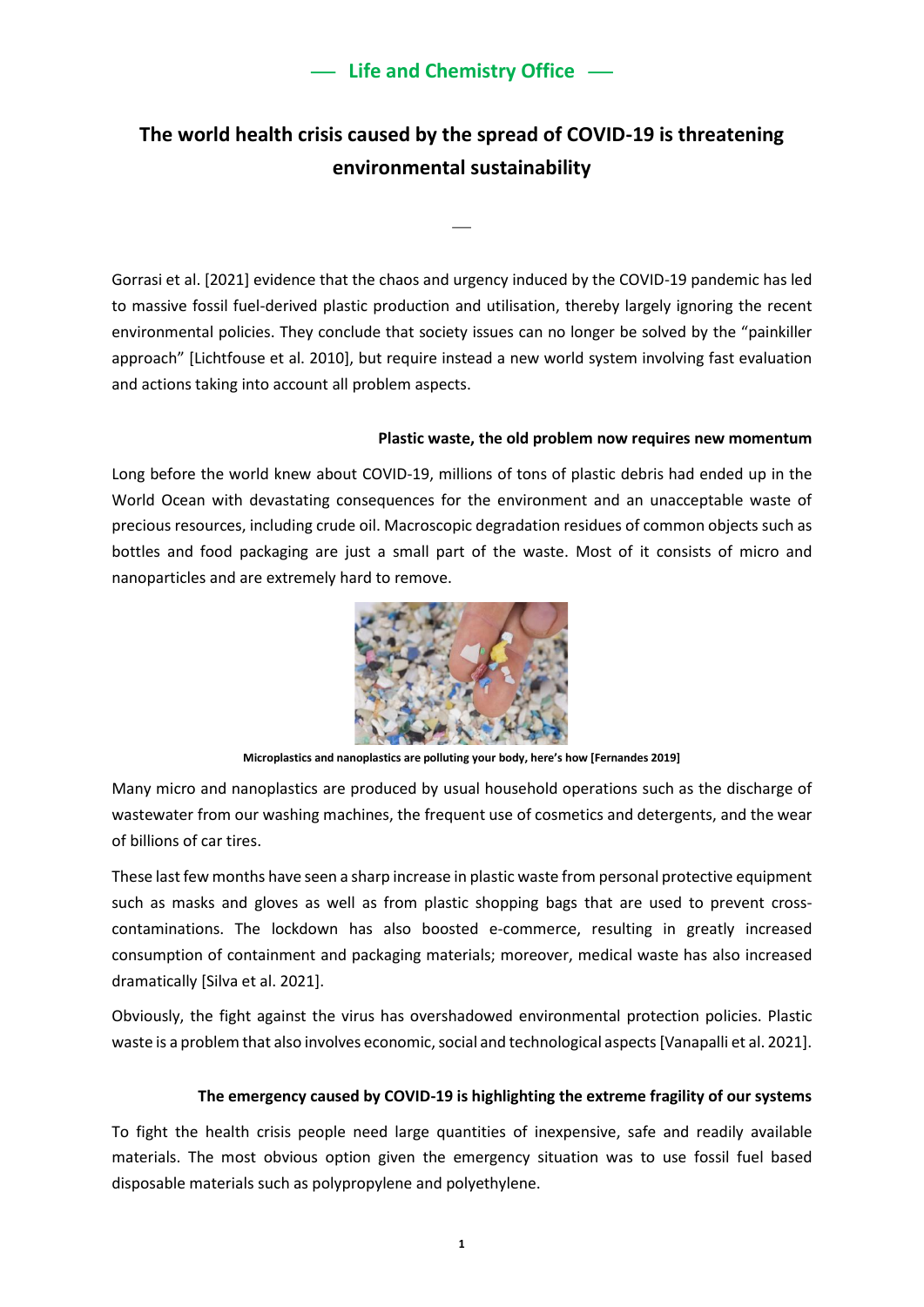# **- Life and Chemistry Office -**

This does not mean that alternatives based on biodegradable materials are not available. Yet, biopolymers are not our first choice when a fast and efficient response to a real problem is required. From a commercial point of view, these materials are not sufficiently well-known; they are also fairly expensive and sometimes difficult to handle. There are still not enough biorefineries capable of rapidly and sustainably supplying the required high volumes at competitive costs, and there are too few companies that are able to recycle these materials. Moreover, many scientists argue that the massive use of biodegradable materials could create serious issues for the small number of existing treatment plants.

The COVID-19 pandemic has strongly confirmed the limits of the current "take-make-and-dispose" approach and challenges us to rethink and redesign the system as part of a more resilient, circular and low carbon economic model. Circular economy means a whole lot more than minimising the production of waste or inventing biodegradable materials. The circular economy is a radically different economy, which is meant to overcome traditional conflicts between socioeconomic and environmental interests [Aldaco et al. 2020; Ellen MacArthur Foundation 2020].

Only when governments are able to set a clear direction for circular innovation in the private sector, will it be possible to combine economic regeneration, better social outcomes and climate ambitions. Unfortunately, it is obvious that real political willingness to do so is still lacking.

### **A radical innovation and a radical change in approach are absolutely necessary**

In the words of the French philosopher and sociologist, Edgar Morin [2020]: …*the mega-crisis caused*  by the coronavirus is the brutal symptom of a crisis in our earthly (ecological) life... The post-corona period is already being prepared. We should divest ourselves of Barbara Kruger's 1987 iconic mantra, "I shop therefore I am", and return to the original statement as produced by René Descartes in 1637, "I think therefore I am" [Gorrasi et al. 2021 and references herein].

If we are to do so, we need to understand the social and environmental values of consumables, we need to keep them in circulation for as long as possible. It is essential to design products/objects that are easier to disassemble and recycle, and to create infrastructures that facilitate the return of products to manufacturers. It is crucial to introduce radical innovation holistically if businesses and governments are to meet circular economy goals.

Will the COVID-19 pandemic spur a rapid transition to new models of circular economy? It is in our interest to deploy urgent and coordinated efforts to develop larger and more efficient systems as well as infrastructures for plastic waste management. Strict policies should force companies to reduce the use of "new" materials in favour of those that come from recycling. Additionally, efficient tax policies could encourage sustainable products and processes.

Plastics remain important, because of the many advantages they provide. Instead of demonising them, we should learn to use them responsibly.

Morin [2020] concludes: … *We have entered the era of great uncertainties. The unpredictable future is in the making today. Let us ensure that it is for political regeneration and improvement, for the protection of the planet and for a humanisation of the society. We must change our path*…